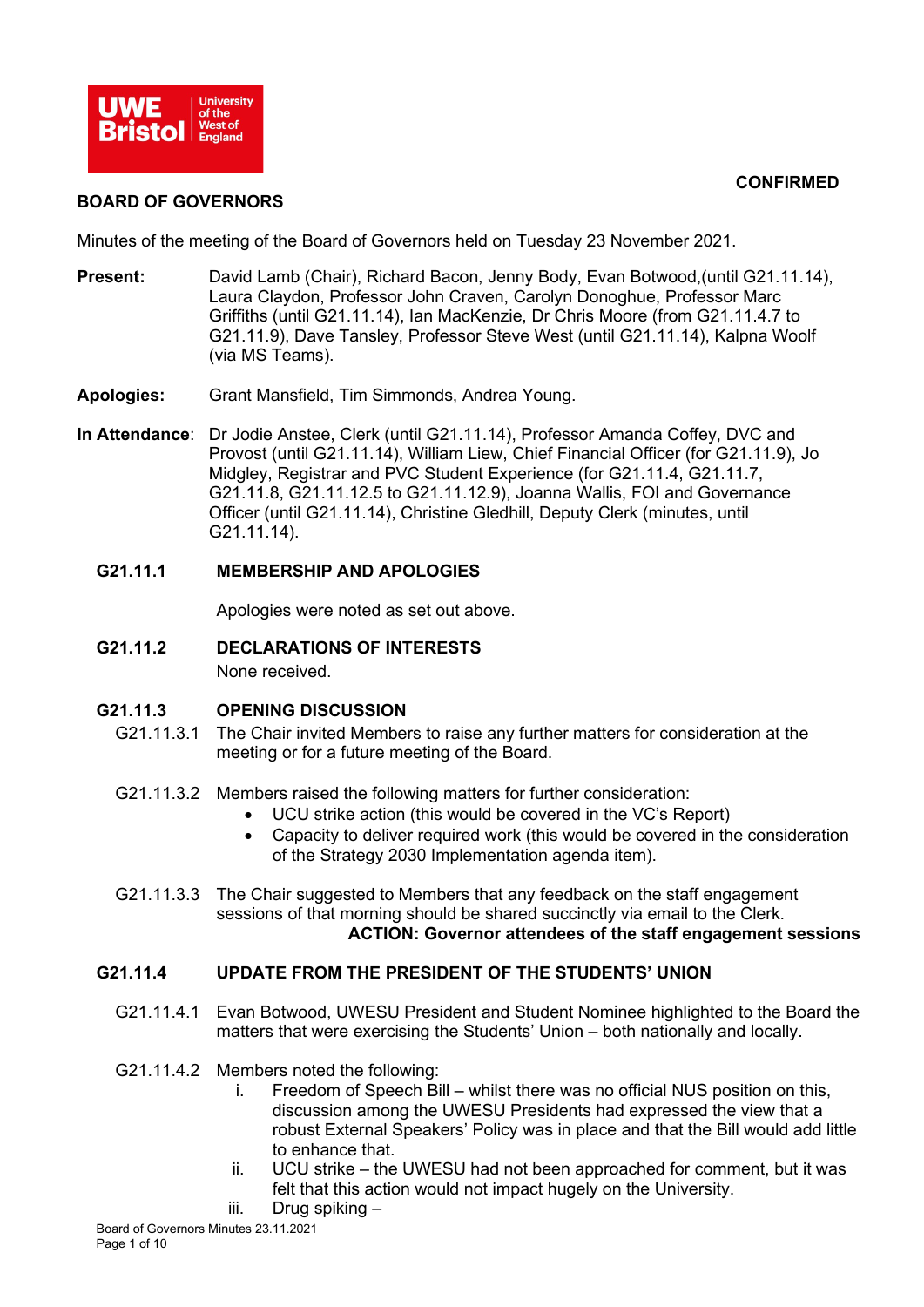- a. this was a national issue, particularly within cities (including Bristol).
- b. The UWESU's 'Late Night Do It Right' activity was providing practical support to help students to keep safe: bottles of water, taxis, bottle stoppers, etc. at all Welcome events and formed part of the messaging to students.
- c. Wednesday Sports Nights entry only with a UWE student card, use of metal detectors at the doors to expose syringes, etc.
- d. The SU had also supported and provided packages to students involved in the recent "Girls' Night In" event (a nationwide protest to highlight the problem of drug spiking).
- e. Policies and procedures these were explicit in stating that the police would be called to instances of spiking and that for those students who suspected their drink had been spiked, this would be replaced free of charge.
- f. Searches were undertaken at larger events.
- g. The SU had joined in a Bristol-wide campaign about this matter and the SU President had shared in writing the activity being undertaken.
- G21.11.4.3 Members remarked that the activity being undertaken was encouraging and reassuring, and asked whether women felt safe on the University campuses. Members noted that whilst this question had not been definitively posed to students, general discussions had indicated that this was the case.
- G21.11.4.4 Members also noted that there were parts of the University estate that required some improvement, such as:
	- Frenchay the Student Centre (Farmhouse), which was open 24 hours a day, 7 days a week, for distressed students requiring support. As a priority, improvements to the pathways around the Centre, lighting, security and surveillance would be undertaken, as appropriate. This was a priority.
	- Glenside lighting and maintenance of shrubbery.
- G21.11.4.5 The SU President reminded Members of particular matters of student concern at Bower Ashton, including the lighting outside the campus leading to bus stops and the underpass.
- G21.11.4.6 Members noted that this was linked to the discontinuation of the First Bus service to the campus and that the University had had a number of discussions with the service provider about this matter, and had suggested adding a 'dog-leg' detour to an existing service into the Bower Ashton campus. First Bus had indicated that this would require additional stock and drivers, the latter of which was currently in shortage. Such a change would require input from Bristol City Council and the next opportunity for First Bus to consult with the council would be January 2022.
- G21.11.4.7 Members further noted that if the University were to support the council in respect of the cost of improving the street lighting, there would remain the issue of scheduling this into the works programme.

The University was making enquiries as to whether the police had received any reports regarding safety.

Dr C. Moore joined the meeting.

- G21.11.4.8 Members were informed that students were planning to hold a protest later that week against the withdrawal of the bus service.
- G21.11.4.9 Members noted that the University was in the process of trying to identify vulnerable students (for example, those with a disability), so that it may provide them with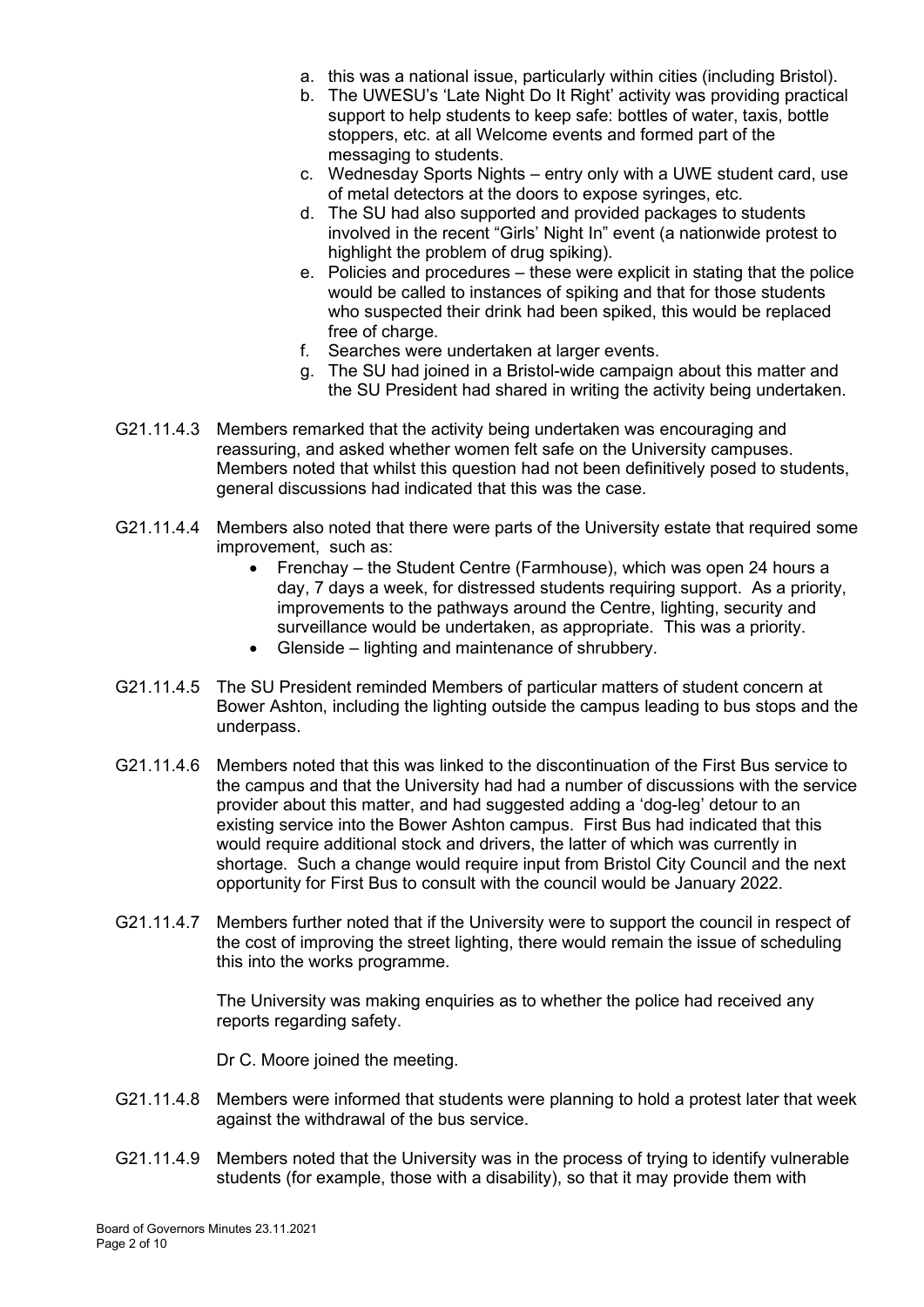additional support, and that it continued to communicate the usual advice regarding personal safety, including avoiding travelling alone.

- G21.11.4.10 Members questioned whether the University could part-fund a bus service and noted that it had subsidised the service in the past and that doing so now would cost in the region of £500,000; the most cost-effective solution would be to loop the existing service into the campus.
- G21.11.4.11 Members noted that in the midst of the Covid-19 pandemic last year, First Bus had taken a commercial decision to withdraw the service and that the company had been urged by the University to reconsider that decision now that students had returned to campus.
- G21.11.4.12 The SU President continued with the update:
	- h. Accommodation (International students) the SU continued to work with the University on this matter.
	- i. COP26 the SU and the University were working in partnership on many areas and the Sustainability Team events continued to be promoted.
	- j. Covid-19 the SU continued to work in line with University and Public Health England guidance. There were no major concerns to report, which was particularly pleasing given the very large Freshers' Fair event that had taken place.
	- k. Student/Governor lunches two events had taken place in recent weeks at which good discussions had taken place (Student Voice and Mental Health provision) and aligned well with the partnership projects being undertaken by the SU and the University. The students who had attended saw much value in having done so.
- G21.11.4.13 The SU President commented that at a recent national event, the idea of having a second Student Nominee on Governing Bodies had been discussed and asked whether this would be possible for the UWE Board. Members noted that the new Associate Board Member role was intended for individuals in their early career, with recent university experience, with a view to enhance that particular perspective.

# **STRATEGIC ITEMS**

#### **G21.11.5 VICE-CHANCELLOR'S REPORT** *Paper G21/11/01 was received*

- G21.11.5.1 Members noted the content of the report and received an update from the Vice-Chancellor. Members noted the following in particular:
- G21.11.5.2 *Comprehensive Spending Review (CSR) and the Post-18 Revies*
	- i. The relevant headlines from the CSR review were noted, as detailed in the report.
	- ii. No announcements had been made in relation to the post-18 (Augar) review of education and funding. A White Paper was expected before Christmas.

# G21.11.5.3 *Office for Students*

- i. An announcement was expected imminently on the appointment of the new Director of Fair Access and Participation.
- ii. Providers would be invited to recast their Access and Participation Plans, with an enhanced emphasis on progression, continuation, employability and how they were working with schools.
- iii. The Chief Executive, Nicola Dandridge had given notice of her resignation from the role and would leave the organisation at the end of April 2022.

G21.11.5.4 *UCU Ballot*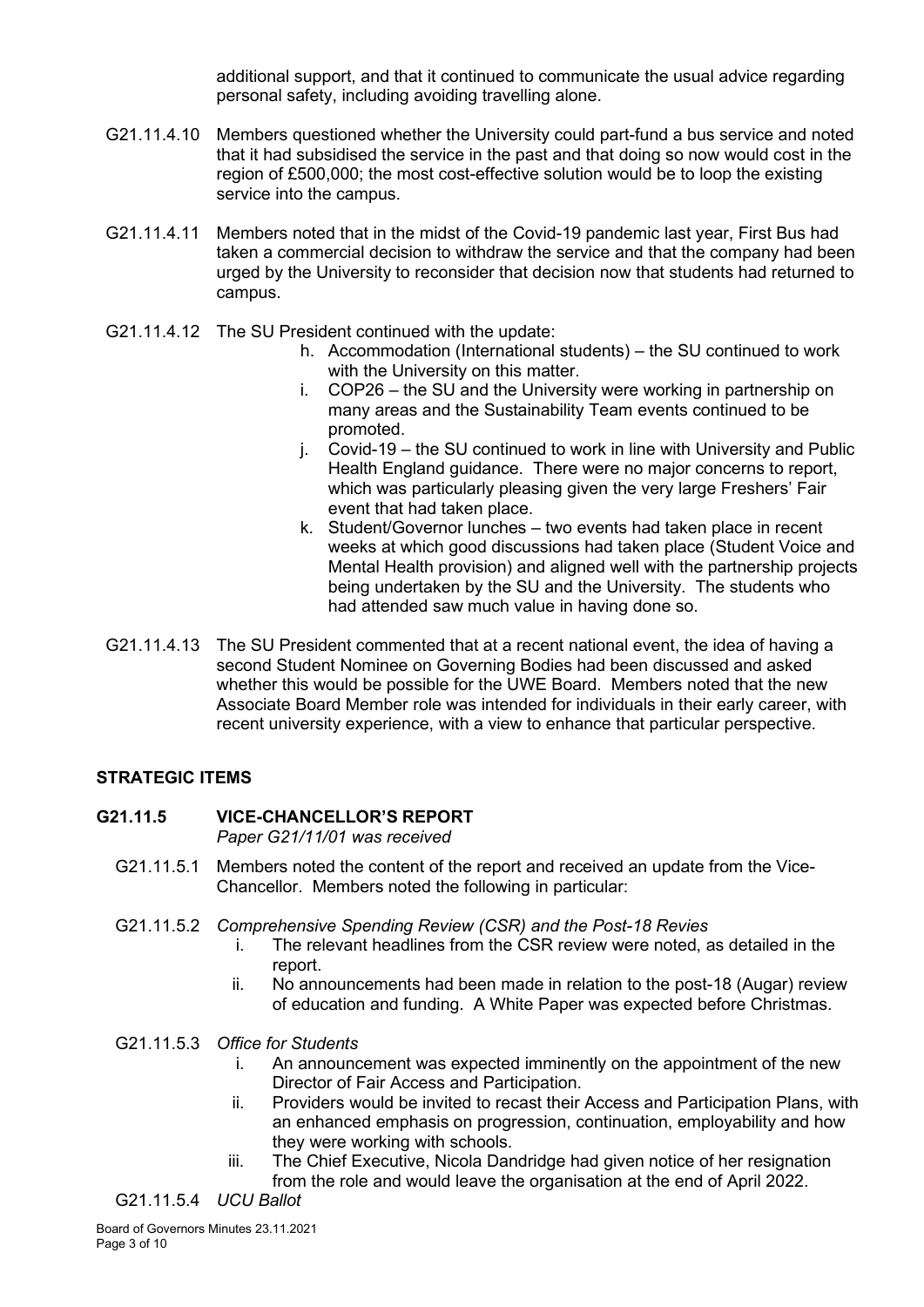- i. The ballot for strike action at the University did not return the required 50% response threshold.
- ii. Ballots at 58 institutions had returned in favour of action and these institutions were predominantly those with larger numbers of staff in USS membership.
- iii. The UCU was considering whether to re-ballot in institutions where the voting had been close, or to reconfigure the ballot. The action would take place over 3 days in early December.
- iv. A lot of work had been undertaken to mitigate the impact of strike actions, including the ability to cover and provide access to materials; consideration was also being given as to whether pre-recorded delivery could be used as part of those mitigations. Members were reminded that the consent of the individual staff member would be needed as performance rights sat with the individual, although the Intellectual Property rested with the University. Members noted that workplace relations within the University were sufficiently sound for those discussions to take place.

# G21.11.5.5 *Student Emergency Hospital Admissions* Members noted the pressures being place on emergency departments at the local hospitals, many of which were very low-grade cases, and a high proportion were subsequently completely discharged, or the individuals discharged themselves.

- G21.11.5.6 Members noted that the hospitals had alerted the universities in the area to this matter. The Vice-Chancellor confirmed that a campaign would be run to educate students on the appropriate use of the service.
- G21.11.5.7 Members asked if the University paramedic students were able to help in a practical way and noted that some oversight was provided in this way, but this was possible only for students living on campus.

# G21.11.5.8 *Accommodation*

Members asked if there had been any movement in the numbers of students still seeking accommodation and noted that these were expected to have fallen. Members were reminded that a fall in these numbers were dependent on students accepting what was offered to them and that those who were accompanied by their families were particularly challenging to accommodate. The University and the UWESU would continue to work together on this matter.

# **G21.11.6 STRATEGY: CORPORATE SCORECARD**

*Paper G21/11/02 was received and noted.*

# **G21.11.7 PURPOSE: NSS Bounce-Back Update** *Paper G21/11/03 was received*

- G21.11.7.1 Jo Midgley, Registrar and Pro Vice-Chancellor Student Experience highlighted the following for Members' attention:
	- i. The report provided further detail on the support intervention and implementation. Whilst the support was being provided to a small number of programmes, these had very large cohorts which could have significant impact on the overall National Student Survey (NSS) outcomes – negative and positive – for the University.
	- ii. The pilot was providing an opportunity to test some of the approaches to a new way of operating, intended to be rolled out across all programmes as part of the Strategy 2030 target operating model (TOM) work. Members noted that this work would explore how programme teams would look in terms of governance, process and systems.
	- iii. The pilot started on 1 November and was already making an impact progress was being monitoring on a 4-weekly basis.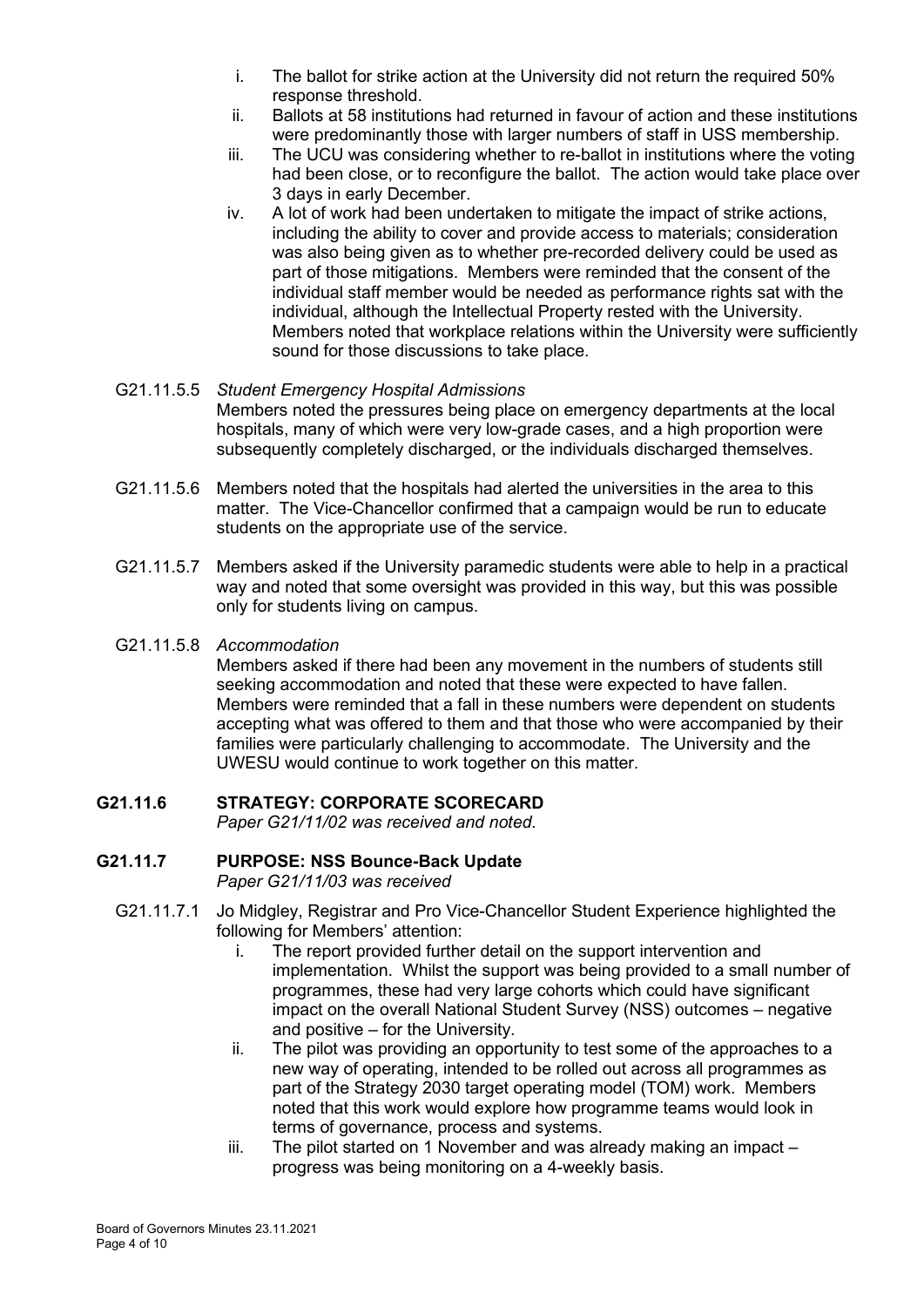- G21.11.7.2 Members asked how the Board would be kept appraised of progress and noted that this would be brought to the most appropriate committee, in addition to which updates via email would be shared, as required.
- G21.11.7.3 Members noted that that the NSS opened to final year undergraduate students at the end of January and remained open until the end of March.
- G21.11.7.4 Members also noted that the University recognised that the current second year student cohort had experienced a very disruptive first year, due to the pandemic.
- G21.11.7.5 Members requested that the monthly progress reports be shared with Governors via email.

## **ACTION: Registrar and PVC Student Experience/Clerk**

## **G21.11.8 PURPOSE: STRATEGY 2030 IMPLEMENTATION** *Paper G21/11/04 was received*

- G21.11.8.1 The Vice-Chancellor referred Members to the report and appendices and noted that these gave a high-level view of activity for the next 3 years in relation to the three key areas of focus of Strategy 2030: People, Purpose and Place.
- G21.11.8.2 Members noted the following:
	- i. Activity for the next 3 years was clear and built on the learning of Strategy 2020; some areas of activity were partly 'business as usual' and there was a degree of overlap across all three areas of focus.
	- ii. The Student and Staff Experience 'Wheels' (appendices 2 and 3 respectively) indicated the ways in which successful implementation of the strategy would manifest in terms of the experiences of students and staff. This was accompanied by a wheel on Place.
	- iii. The roadmap would be used to inform the business of the Board and its committees.
- G21.11.8.3 The Vice-Chancellor invited Members to split into 3 groups, to consider the documentation and:
	- Whether there was anything missing, and
	- How the Board would wish to engage with this going forward.
- G21.11.8.4 Detailed feedback was noted from each group and would be shared with the Clerk after the meeting.

Common themes included:

- i. This visualisation of the implementation plan was useful.<br>ii Becognition that Strategy 2030 was founded upon the ac
- Recognition that Strategy 2030 was founded upon the achievements and learnings of the previous strategy, but there was need for momentum to be built back up, post-pandemic.
- iii. It may be prudent and helpful to the University's internal audience to consider identifying and overlaying activity that consisted of larger projects with that which was felt to be business as usual.
- iv. The view that, when needed and still at a high-level, particular areas of focus could be included in the business of existing committees (People and Purpose: PCQS, Place: FEIT).
- v. Consider the use of a small group of Governors as critical friends.
- vi. The need for consistency of approach the use of the Corporate Scorecard as a 'balance sheet' and the implementation plan (roadmap) as a 'revenue account', to ensure sufficient resources (including staffing) were in place.

The following actions were identified for members of the Directorate to take forward:

- i. The need for the Board to get assurance that:
	- a. The delivery of the plan was on track,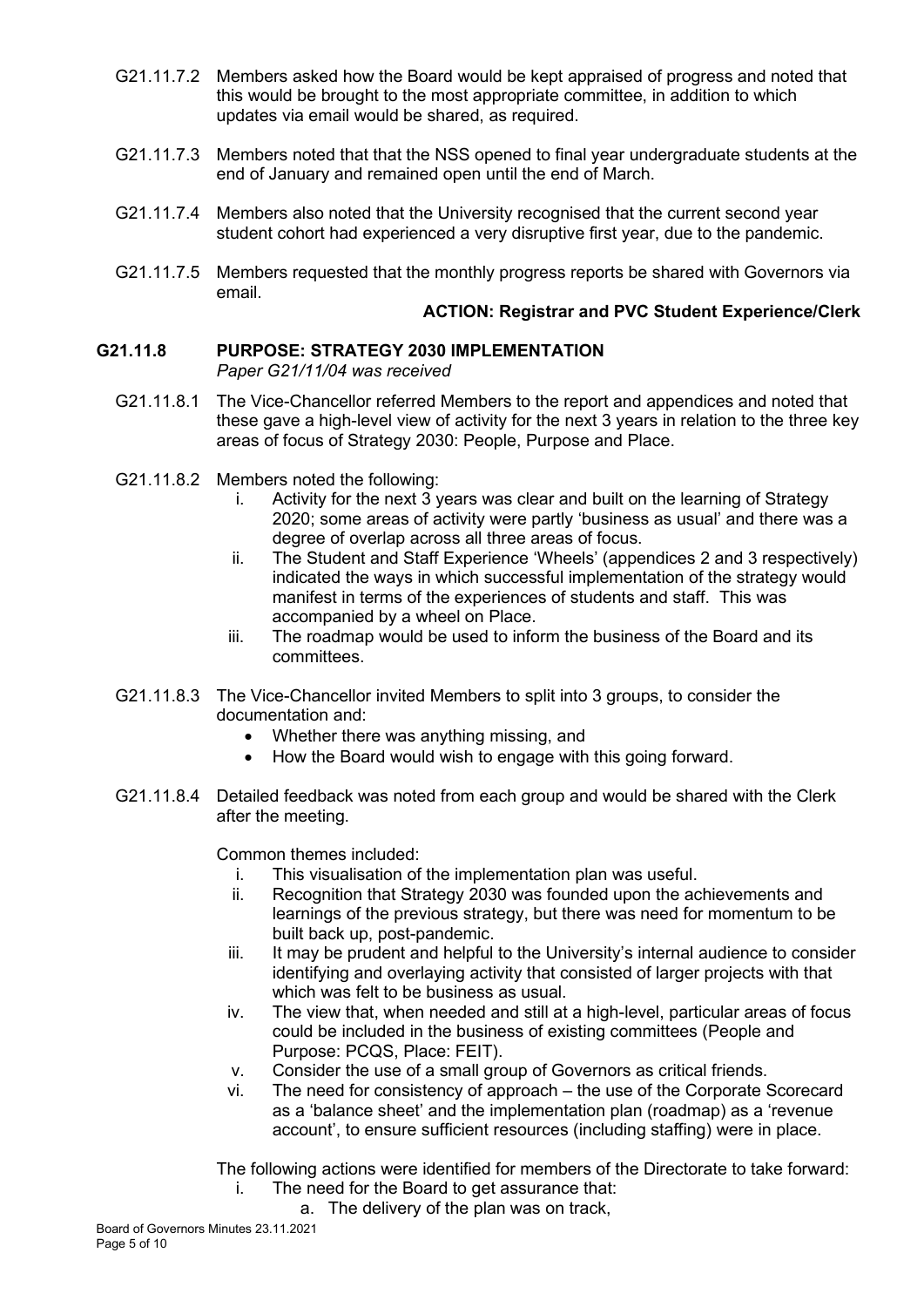- b. The foundation for success was in place, and
- c. Significant projects had been achieved, with assurance being provided at major milestones along the journey.
- ii. Essential that the roadmap was linked to KPIs.
- iii. Agreement that this was a coherent programme of activity but that a few key milestones/gate reviews would be helpful, with the Board to stay at a high level of scrutiny; it was the role of the Directorate to determine what those milestones were. For example, the appointment of the PVC and Heads of Colleges would provide assurance that the rest of the strategy could succeed.
- iv. Testing of the plan was required perhaps every 6 months to determine that goals aligned to Strategy 2030 were being, or were on track to being achieved.
- v. Recruitment of a CPO should be added to the roadmap.

## **ACTION: Directorate**

Dr C. Moore left the meeting.

# **ITEMS FOR APPROVAL (FINANCIAL)**

## **G21.11.9 ASSURANCE REPORT: ACCOUNTS AND FINANCIAL FORECASTS** *Paper G21/11/05 was received*

G21.11.9.1 The Chair invited the Chief Financial Officer and the Committee Chairs to present the report.

> William Liew, Chief Financial Officer reminded Members that the Annual Report, Financial Statements 2020/2021 and the Financial Forecasts 2024-2025 had been considered by the FEIT Committee and by the Audit, Risk and Assurance Committee. Consideration had also been given by the Remuneration Committee to the remuneration commentary within the Annual Report. The Chief Financial Officer had also provided a presentation to Board Members on 21 October 2021.

- G21.11.9.2 The Chief Financial Officer reported that there had been no changes to the numbers in the accounts since they were presented to the FEIT Committee on 21 October 2021.
- G21.11.9.3 Ian MacKenzie, FEIT Committee Chair reported that the Committee's recommendation of the Annual Report and Financial Statements came on the back of in-depth discussions and the helpful presentation provided by the Chief Financial Officer. He added that the FEIT Committee was comfortable with the assurance received and:
	- 1. Has noted the out-turn of the financial performance for the year ended 31 July 2021 and has confirmed to Audit, Risk and Assurance Committee that they are in order for acceptance.
	- 2. Is content to advise the Board of Governors that the University's financial controls and reports are adequately in place to oversee and monitor the management of the University's financial viability and sustainability.
	- 3. Has noted and endorses the draft financial forecasts to 2024/25 for formal approval by the Board of Governors, prior to submission to the Office for Students (OfS).
- G21.11.9.4 Richard Bacon, Chair of the Audit, Risk and Assurance Committee reported that the External Auditors were issuing an unqualified opinion and had confirmed at the Committee meeting on 4 November 2021 that they were satisfied that the assessment process made by management was appropriate and thorough, and that the disclosures made were clear and proportionate.

G21.11.9.5 On behalf of the Committee, he highlighted the following for the Board's attention: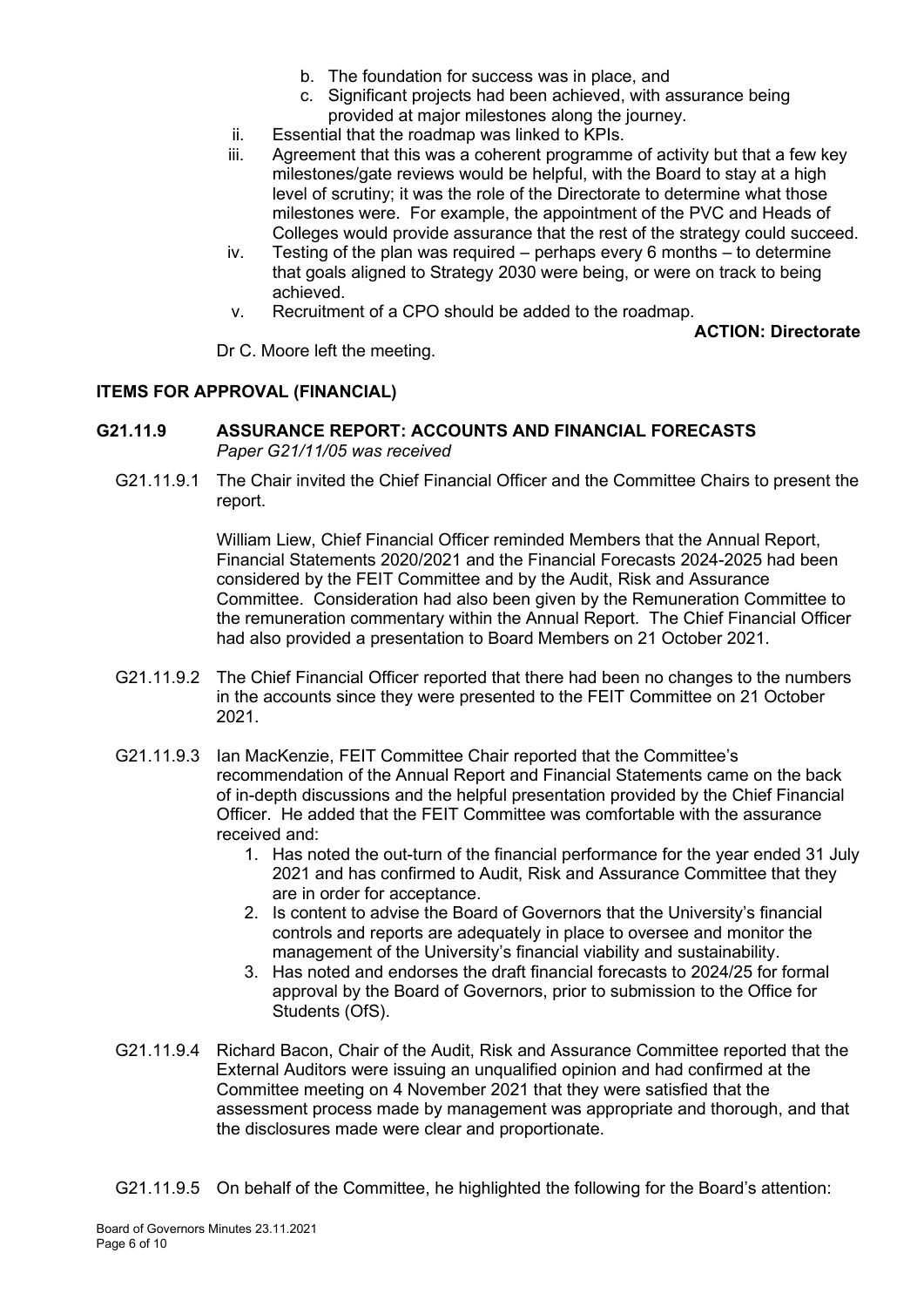- 1. The unadjusted £670k accrual considered to be immaterial; the Committee had agreed that this was not of such significance to require adjustment.
- 2. Pensions the LGPS scheme was in balance from an actuarial perspective.
- 3. Increase in the level of bad debt provision.
- 4. The in-year impairment of intangible asset (new student system).
- 5. Assurance of the review of the Going Concern statement.
- G21.11.9.6 The Committee Chair confirmed that the Committee recommended the Annual Report and Financial Statements 2020/2021 for Board approval and endorsed the signing of the Management Representation Letter by the Vice-Chancellor.
- G21.11.9.7 The Board **approved** the Annual Report and Financial Statements 2020/2021, and the Management Representation letter for signature by the Vice-Chancellor, on its behalf.

## **ITEMS FOR APPROVAL (ACADEMIC ASSURANCE)**

#### **G21.11.10 ANNUAL STATEMENT OF ACADEMIC ASSURANCE** *Paper G21/11/06 was received*

- G21.11.10.1 Jenny Body, PCQS Chair, informed Members that the annual statement had been considered in detail at the Committee meeting on 3 November 2021, and the Committee recommended the Board to approve the statements of academic assurance.
- G21.11.10.2 Members were informed that the data provided in Table 1 that were noted then as provisional had now been updated, the details of which were highlighted.
- G21.11.10.3 The Board **confirmed** that it had been assured that:
	- 1. The necessary methodologies and processes are in place to ensure compliance with Conditions B1-6 and E2 of the Regulatory Framework;
	- 2. These methodologies and processes operated effectively during the 2020/21 academic year, including during the period of disruption to normal operations caused by the Covid-19 pandemic.

#### **REPORTS**

## **G21.11.11 COMMITTEE ASSURANCE REPORTS**

*Paper G21/11/07 was received*

## G21.11.11.1 **Finance, Estates and IT (FEIT) Committee** Ian MacKenzie, FEIT Committee Chair, reported that the greater part of the meeting held on 21 October 2021 had been spent considering the Annual Report and Financial Statements.

G21.11.11.2 Members also noted that the Committee had also reflected upon the support received by the University through the Coronavirus Job Retention Scheme (CJRS – "furlough"). A good discussion had taken place, acknowledging that the support had been applied for appropriately and the Committee had decided that the support should be retained.

#### G21.11.11.3 **People, Culture, Quality and Standards (PCQS) Committee**

Jenny Body, PCQS Chair, shared with the Board the topics of discussion at its meeting on 3 November 2021, including the Annual Statement of Academic Assurance which the Committee considered in detail and recommended to the Board of Governors. Members also noted that an additional and very useful meeting had taken place on 1 November, which had focused solely on the awarding gap.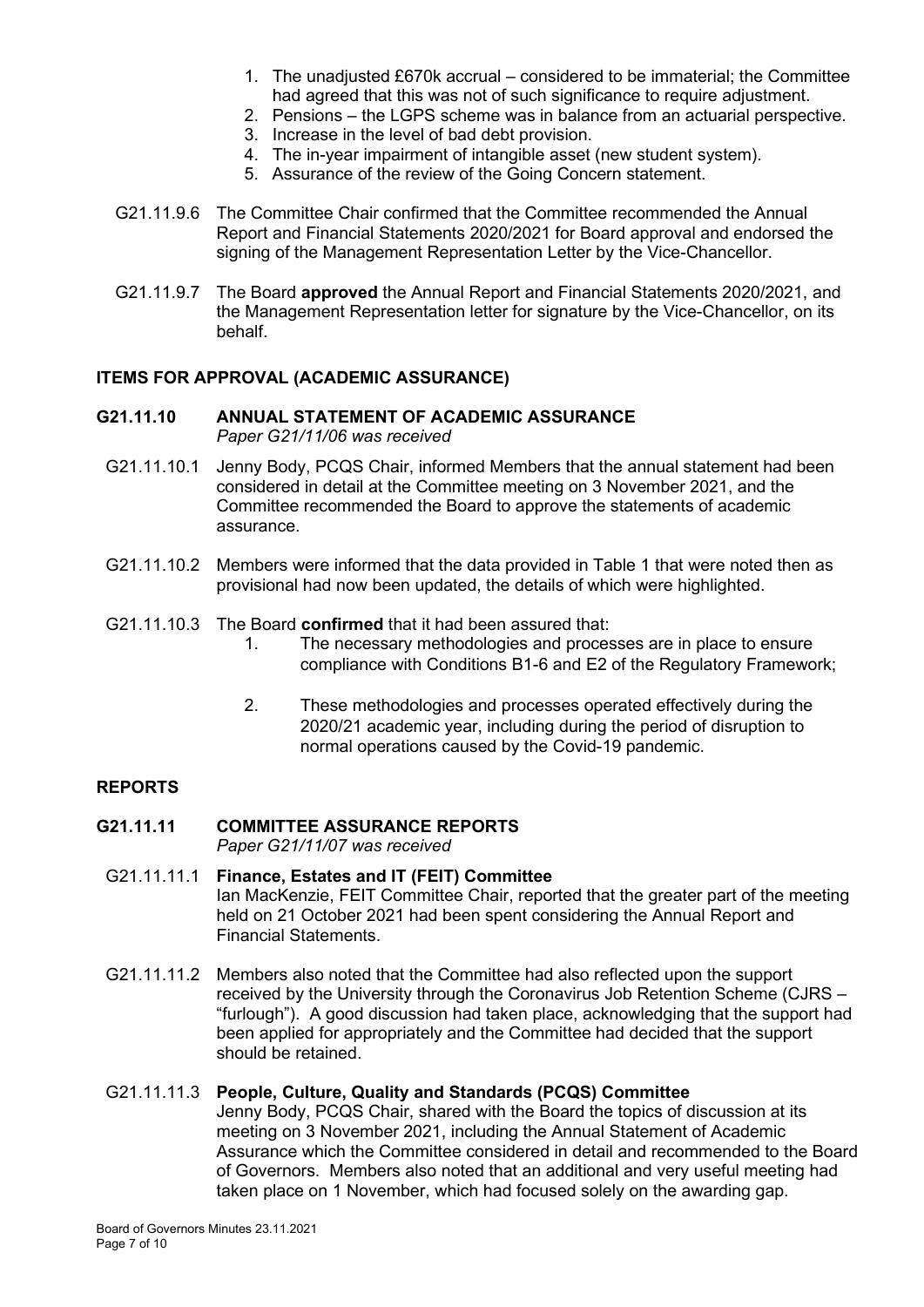# G21.11.11.4 **Audit, Risk and Assurance Committee (ARAC)**

Richard Bacon, ARAC Chair, reported that the Committee continued to embed its work with the Business Assurance Framework. Members noted that significant progress had been made in this area over the last year and that this would come back to the Committee as further enhancements were made.

G21.11.11.5 Members also noted the Annual Report of the Audit, Risk and Assurance Committee, provided in the VBR library.

## G21.11.11.6 **Remuneration Committee**

Laura Claydon, Committee Chair highlighted that the Committee had received a useful rundown from the Vice-Chancellor of the external commitments held by University senior staff.

- G21.11.11.7 Members also noted the Committee's Annual Report to the Board of Governors, provided in the VBR library.
- G21.11.11.8 **Nominations and Governance Committee** David Lamb, Chair of Governors and Chair of the Committee Chair presented the three recommendations made by the Committee for approval by the Board:
- G21.11.11.9 Term of Office Renewal: Richard Bacon, Independent Member Members **approved** the recommendation that Richard serve as a second term of office of 3 years as Independent Member and Chair of the Audit, Risk and Assurance Committee, to 31 January 2025.
- G21.11.11.10 Board of Governors Composition Members **approved** the recommendation to reduce the Co-opted membership of the Board from 2 to 1 and to increase the Independent membership from 12 to 13, keeping the overall membership at 18.
- G21.11.11.11 FEIT Co-opted Membership Members noted the Committee's view that, given the considerable work underway in relation to estates development and master planning, the skills in these areas across the Board membership (in particular, fundraising for large projects, estates and construction) were relatively light. The Committee had discussed how best to accommodate the recruitment of an individual with the required skills.
- G21.11.11.12 Members **approved** the recommendation that the co-opted member opportunities within the Finance, Estates and IT Committee membership be used for the recruitment of an individual with the required estates/master planning skills.

# **ITEMS TO NOTE**

# **G21.11.12 CLERK'S REPORT**

*Paper G21/11/08 was received* 

- G21.11.12.1 **Governance Developments – Student Lunches and Staff/Governor Insight and Development Sessions**
- G21.11.12.2 Members who had participated in the recent student lunches and in the staff insight and development sessions held earlier in the day, commented favourably upon the value of these engagement sessions.
- G21.11.12.3 During discussions Members considered whether the discussion lunches raised students' expectations that there would be a response to the matters they presented.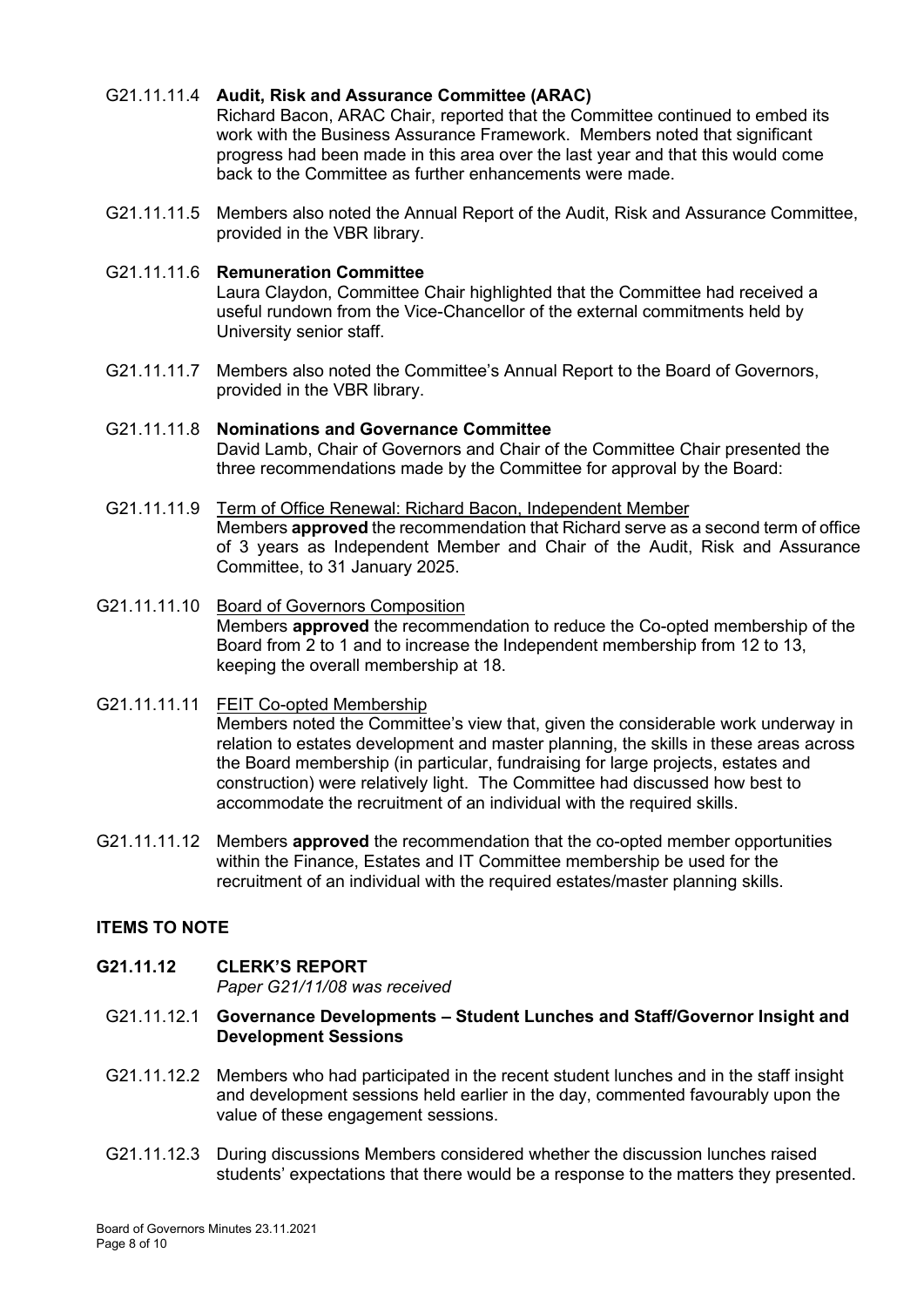Members noted the intention of the Clerk to bring a paper to the next Nominations and Governance Committee meeting reviewing the engagements and outlining the topics raised, and any required responses, etc.

G21.11.12.4 Members were reminded by the Chair to relay any feedback to the Clerk.

## G21.11.12.5 **Compliance with the Prevent Duty 2020-2021**

The Prevent Duty Monitoring Accountability and Data Return 2021 Members were reminded that Jo Midgley, Registrar and PVC Student Experience was the University's Prevent Lead.

- G21.11.12.6 Members noted the increase in the number of staff required to undertake Prevent Training (75% completion rate to date); the requirement had been extended to frontline staff in student support roles and to academic personal tutors. The training was being reviewed to ensure that it was refreshed and engaging.
- G21.11.12.7 Members asked whether the completion rate was felt to be satisfactory. Members noted that some staff were reluctant to engage with the training, although these numbers were not significant. The University continued to position this as a wellbeing and safeguarding issue and the need to understand and support students in that context.
- G21.11.12.8 During discussions Members also noted the details of the following:
	- i. Prevent Duty Risk Assessment
	- i. Prevent Duty Action Plan
	- ii. Annual Report of Safeguarding Cases.

# G21.11.12.9 Prevent Annual Accountability Statement Following full and careful consideration of the information provided, Members **approved** the following declaration, as required by the Office for Students:

That the University:

- a) has had due regard to the need to prevent people being drawn into terrorism (the Prevent duty);
- b) has provided to OfS all required information about its implementation of the Prevent duty;
- c) has reported to OfS in a timely way all serious issues related to the Prevent duty, or now attaches any reports that should have been made, with an explanation of why they were not submitted:
- d) has reviewed, and where necessary, updated its Prevent risk assessment and action plan.

## **G21.11.13 MINUTES AND MATTERS ARISING**

*Paper G21/11/09 was received*

- G21.11.13.1 Members **approved** the minutes of the meeting held on 21 September 2021.
- G21.11.13.2 Matters Arising Members noted that all but one of the actions from the last meeting were completed.
- G21.11.13.3 Financial Roadmap/Masterplan for Strategy 2030 (G21.09.6.15 refers) Members noted that a presentation on the financial roadmap/masterplan for Strategy 2030 would be brought for discussion at the March 2022 Away Day.

At this point all University staff, Staff and Student Nominees left the meeting.

#### **G21.11.14 INDEPENDENT GOVERNOR DISCUSSION**

This session involved Lay Governors only and was not minuted.